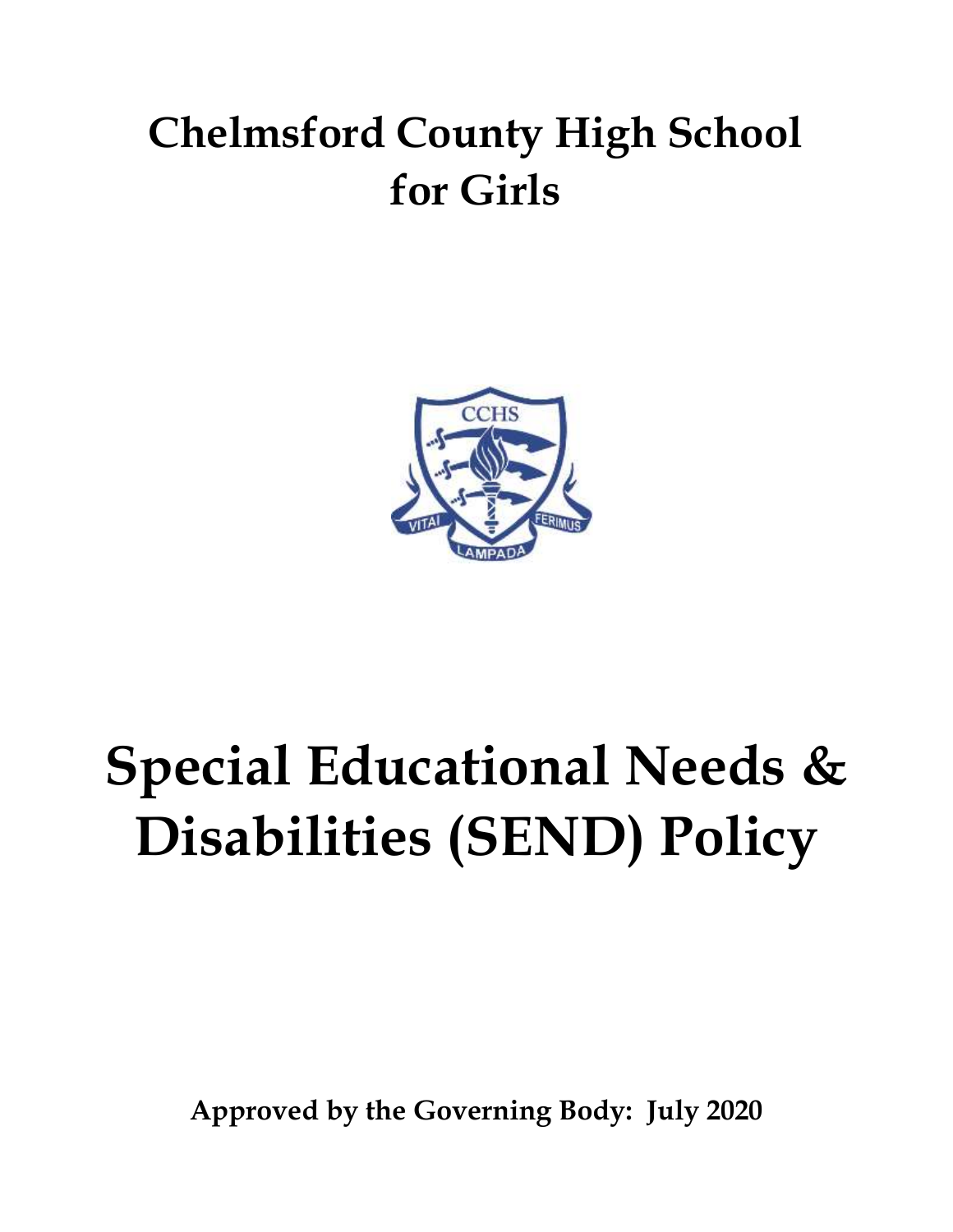### **CHELMSFORD COUNTY HIGH SCHOOL**

#### **SPECIAL EDUCATIONAL NEEDS & DISABILITY POLICY**

#### **Key Contacts and Responsibilities:**

Katharine Adams - SENCo

Stephen Lawlor– Head Teacher Maria French – Deputy Head Teacher

Sarah De Souza – SEN Link Governor

This policy is written in line with the requirements of the Children and Families Act 2014 and the Equality Act 2010. It should be read in conjunction with the policy on Supporting Pupils with Medical Conditions, the Disability Accessibility Policy, the Behaviour & Discipline Policy and the Equalities Policy.

#### **CONTEXT**

Chelmsford County High School is a selective grammar school with academically able students whose special educational needs and disabilities (SEND) are registered under one of the following four categories, as defined by the SEND Code of Practice, 2014

- 1. Communication and Interaction
- 2. Cognition and Learning
- 3. Social Emotional and Mental Health Difficulties
- 4. Sensory and/or physical needs

The needs of students at Chelmsford County High School tend to be most pronounced in Categories 1 and 3. Specific needs within the school include:

- Autistic Spectrum Disorder
- Anxiety and Obsessive Compulsive Disorders
- Medical conditions resulting in reduced timetables or school absence
- Dyslexia and/or Dyspraxia
- Auditory or Visual Impairment

Students may have SEND throughout, or at any stage during, their school career.

All students at Chelmsford County High School, including those with SEND, should receive high-quality teaching. This means that there is appropriate differentiation within lessons to enable all students to make progress.

In consultation with the individual student, and parents as necessary, the SENCo may suggest additional strategies to teachers in order to promote the best progress possible; the teacher will then plan and monitor progress accordingly.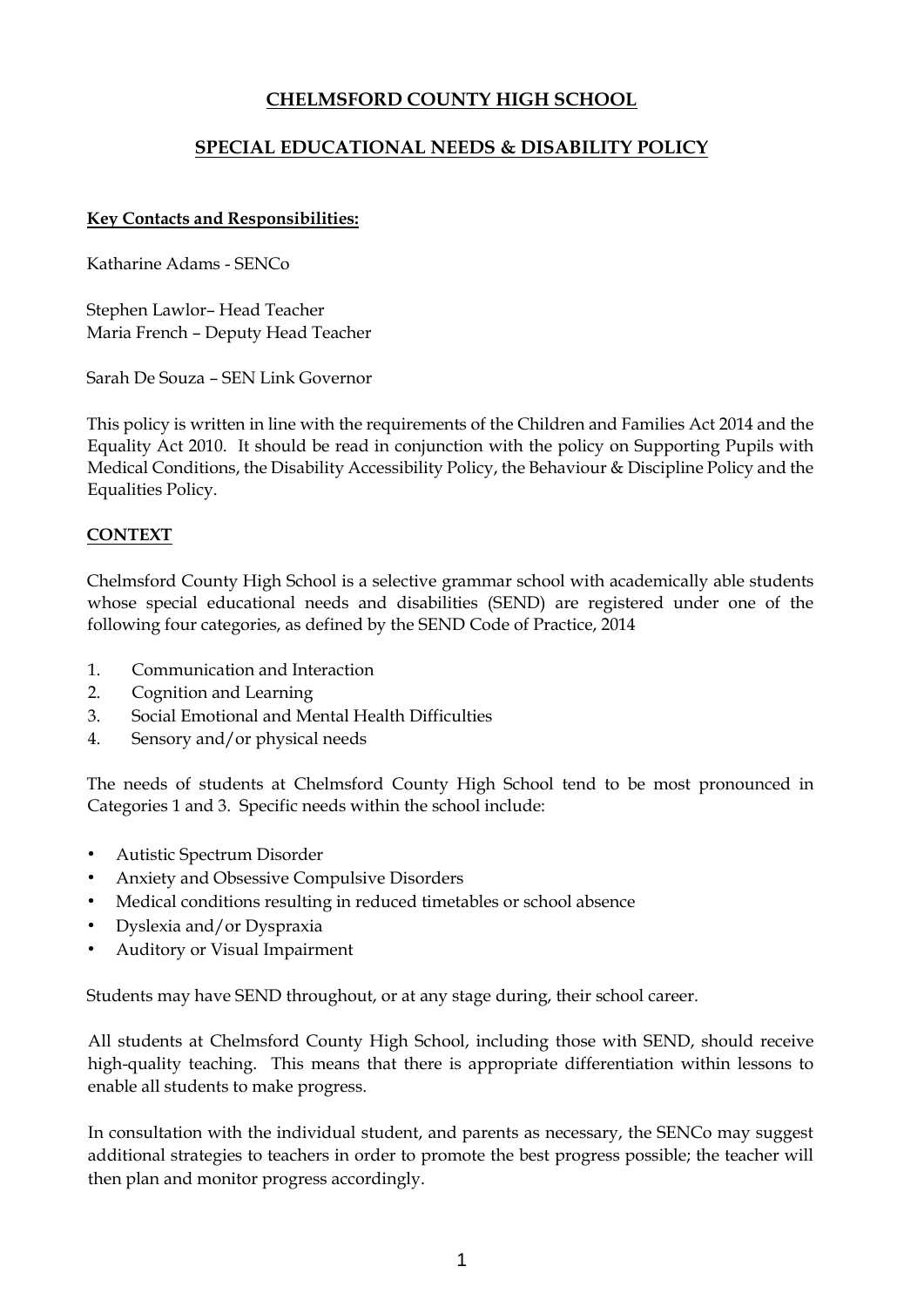#### **SEND POLICY OBJECTIVES**

The whole Leadership, Pastoral and Teaching staff body, including Support Staff, work together with parents and a variety of external agencies to fulfil the following objectives:

- to provide a caring environment within which all students can learn and develop to their full potential;
- to ensure that all students have access to a broad, balanced and, where necessary, differentiated curriculum;
- to have high academic, behavioural and social expectations for all students;
- to see students as individuals with differing interests, knowledge and skills;
- to value the contribution and achievements of all, enabling students to experience success and thereby raise self-esteem.
- to always take into account the views of the student, in line with recommendations in the SEND Code of Practice

#### **INDENTIFICATION OF STUDENTS WITH SEND**

The SENCo will work with all staff to ensure that students who may need 'additional to' or 'different from' support are identified as soon as possible.

- The school will identify and register students as having SEND when we are taking action that is 'additional to' or 'different from' 'high-quality teaching' (as defined by Essex Provision Guidance, 2014 or advice from other LA's where students may come from).
- Students who have specific learning difficulties or who are not making adequate progress may be identified as having SEND.
- The registration of SEND will be determined by the SENCo (with advice taken by external agencies where necessary)
- Initial assessment of SEND on transition to CCHS is through information provided by feeder primary/secondary schools or parents.
- Information relating to individual needs provided by parents is always investigated, and acted upon where necessary.
- It is the responsibility of every single teacher to use their professional judgement and data to identify, and report to the SENCo, any concerns they have about an individual student's progress and achievement, both academically and socially.
- Students who have been identified as having SEND, and whose progress cannot be ensured by HQT alone, are registered in need of Additional Support or as having an EHCP/ Statement of Need. The SENCo takes a graduated approach to the assignment of SEND bands allocating one of 4 designations within the school SIMS database:
	- o School Focus (SF): Students (usually in Yr 7-9) who are not on the official SEND register but who have identified or emerging needs, are being carefully monitored and who have a Normal Way of Working (NWW) document to support teaching strategies in class
	- o School Focus plus (SF+) Students (usually Yr 9 upwards) who have identified needs, a NWW document and exam access arrangements in place
	- o SEN K: Students whose name are on the SEND register, who usually have a formal diagnosis of SEND or medical need. All these students will have a NWW and many will have examination access arrangements in place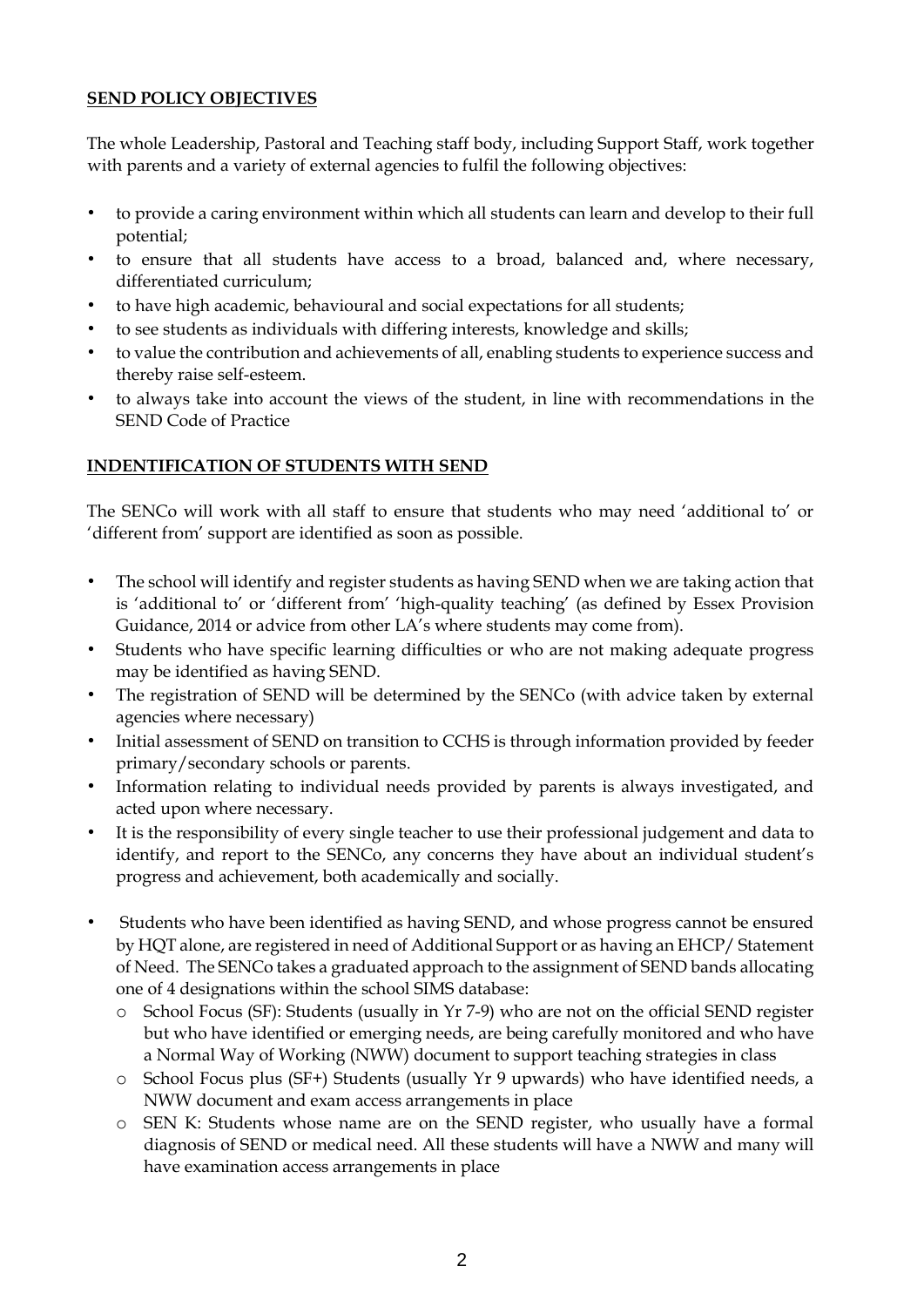o SEN E: Education, Health and Care plan ( EHCP): students with more substantial SEND for whom significant provision is needed and for whom the school is in receipt of funding to enable this provision

### **ASSESSMENT, MONITORING AND REVIEW PROCEDURES FOR STUDENTS WITH SEND**

- Whole school data will be used by all subject teachers, Year Leaders and the SENCo to assess, monitor and review the progress of students with SEND in all curriculum areas. Taking into account referrals and information from staff, parents, students themselves, and external agencies as appropriate, the SENCo will determine the support strategies needed and produce a Normal Way of working Document (NWW) to support teaching strategies in class and the implementation of exam access arrangements
- All students on the official SEND register ( SEN K or SEN E) have a One Plan. This is a record of the termly child-centred meetings at which the student, parents and the school discuss progress and set near and short term objectives to support academic and social development.
- This One Plan will be reviewed 3 times a year in accordance with the SEND code of Practice: 0-25 years, Jan 2015 section 6.65.
- One Planning is characterised by the principle that planning should start with the individual and should have regard to the views, wishes and feelings of the child, the parents, their aspirations, the outcomes they wish to seek, and the support they need to achieve them, as outlined in the SEND Code of Practice: 0-25 years, 2014, Sections 6.64 – 6.71
- EHCPs are allocated to students with 'High Need', where 'additional to' and 'different from' interventions are more complex and/or enduring, and may require more detailed assessment by external agencies. The One Planning process remains in place, but also includes a statutory Annual Review, which may involve external agencies to help determine additional funding needs and resource access in light of expert assessments.
- Permission is sought from parents to place the student's name on the SEN Register which is accessible to all teachers.
- It is the responsibility of all teachers to familiarise themselves with, and respond to, the individual needs of students on the SEND register in their charge.
- The SENCo and other appropriate staff will liaise with the receiving school/ college/university when a student with SEND is due to transfer.

# **EXTERNAL AGENCIES**

- The School works with the School Inclusion Partner, the Essex Educational Psychology Service, The Specialist Teacher teams and Qualified exam access assessors to ensure appropriate provision Occasionally, one-to-one interventions with students are provided by the Educational Psychologist.
- The Deputy Headteacher- Pastoral, SENCo, Year Leaders and School Counsellor make referrals and liaise, as appropriate, with EWMHS and the School Nursing Team.
- The School will also work with LAs other than Essex when pupils live outside Essex.

# **CO-ORDINATION OF PROVISION FOR STUDENTS WITH SEND**

#### **It is the responsibility of Subject teaching staff** and Year Leaders **to:**

familiarise themselves with the needs of students on the SEND register;